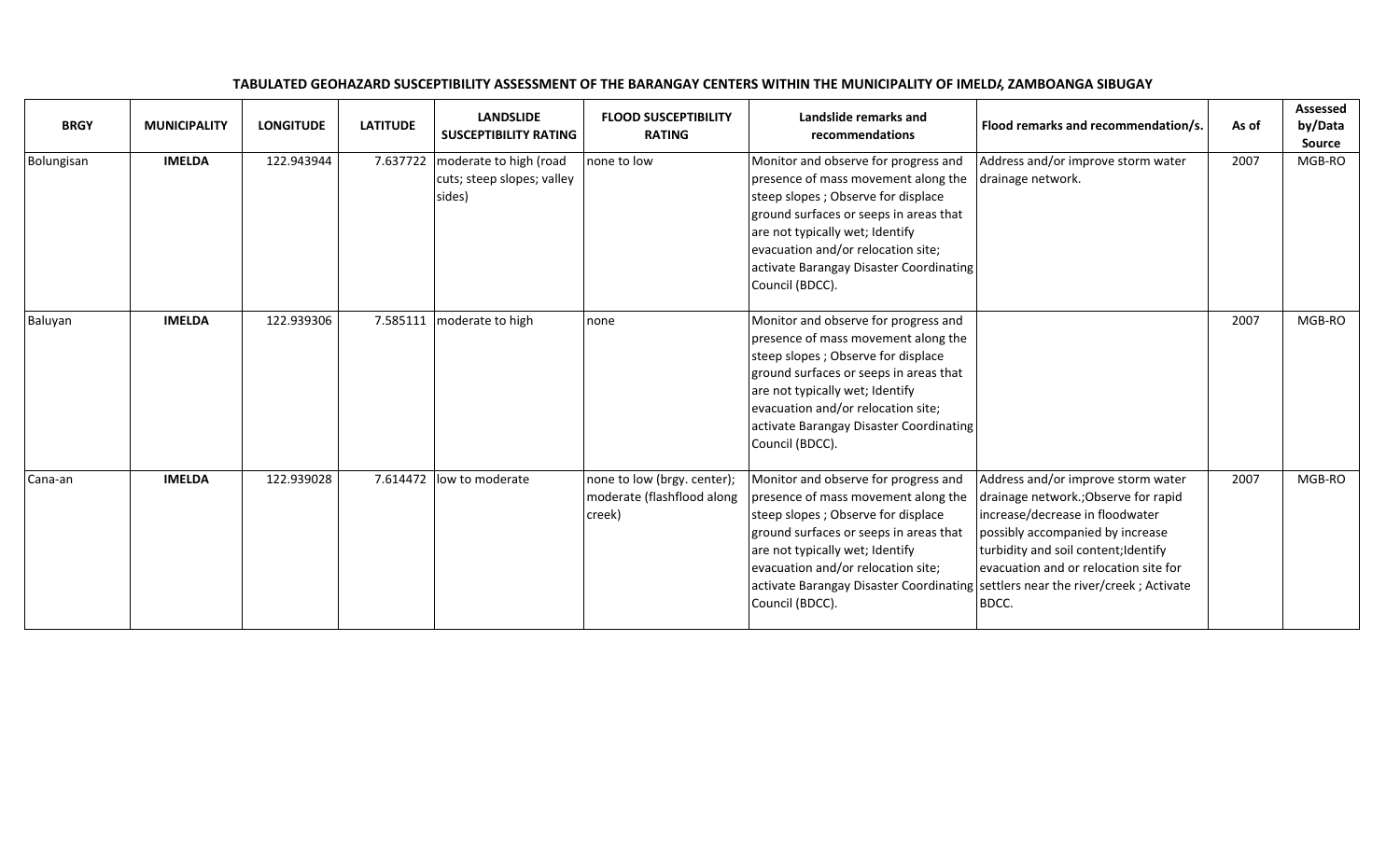| Dumpoc                    | <b>IMELDA</b> | 122.927222 | 7.594694 | low to moderate (brgy<br>center); high (riverbank<br>scouring; road cuts)              | along creek near brgy.<br>center)                                                 | moderate to high (flashflood Monitor and observe for progress and<br>presence of mass movement along the<br>steep slopes; Observe for displace<br>ground surfaces or seeps in areas that<br>are not typically wet; address riverbank<br>scouring; Identify evacuation and/or<br>relocation site; activate Barangay<br>Disaster Coordinating Council (BDCC).                                         | Address and/or improve storm water<br>drainage network.; Observe for rapid<br>increase/decrease in floodwater<br>possibly accompanied by increase<br>turbidity and soil content; Identify<br>evacuation and or relocation site for<br>settlers near the river/creek; Activate<br>BDCC. | 2007 | MGB-RO |
|---------------------------|---------------|------------|----------|----------------------------------------------------------------------------------------|-----------------------------------------------------------------------------------|-----------------------------------------------------------------------------------------------------------------------------------------------------------------------------------------------------------------------------------------------------------------------------------------------------------------------------------------------------------------------------------------------------|----------------------------------------------------------------------------------------------------------------------------------------------------------------------------------------------------------------------------------------------------------------------------------------|------|--------|
| Gandiangan                | <b>IMELDA</b> | 122.908194 | 7.676611 | low to moderate (brgy<br>center); none (floodplain)                                    | and sheetflood along<br>tributary of Sibuguey River)                              | moderate to high (flashflood Monitor and observe for progress and<br>presence of mass movement along the<br>steep slopes; Observe for displace<br>ground surfaces or seeps in areas that<br>are not typically wet; address riverbank turbidity and soil content; Elevate the<br>scouring; Identify evacuation and/or<br>relocation site; activate Barangay<br>Disaster Coordinating Council (BDCC). | Address and/or improve storm water<br>drainage network; observe for rapid<br>increase/decrease in floodwater<br>possibly accompanied by increase<br>infrastructure projects to more than 1<br>meter; Identify evacuation and or<br>relocation site ; Activate BDCC.                    | 2007 | MGB-RO |
| Guintolan                 | <b>IMELDA</b> | 122.928417 |          | 7.608194  low to moderate (sloping<br>ground); high (riverbank<br>scouring; road cuts) | none to low (brgy. center);<br>moderate<br>(flashflood/sheetflood<br>along creek) | Monitor and observe for progress and<br>presence of mass movement along the<br>steep slopes; Observe for displace<br>ground surfaces or seeps in areas that<br>are not typically wet; Identify<br>evacuation and/or relocation site;<br>activate Barangay Disaster Coordinating<br>Council (BDCC).                                                                                                  | Address and/or improve storm water<br>drainage network; observe for rapid<br>increase/decrease in floodwater<br>possibly accompanied by increase<br>turbidity and soil content;                                                                                                        | 2007 |        |
| Israel (Balian<br>Israel) | <b>IMELDA</b> | 122.928167 | 7.696833 | moderate to high                                                                       | none (brgy. center);<br>moderate (flashflood along<br>creek)                      | Monitor and observe for progress and<br>presence of mass movement along the<br>steep slopes; Observe for displace<br>ground surfaces or seeps in areas that<br>are not typically wet; Identify<br>evacuation and/or relocation site;<br>activate Barangay Disaster Coordinating<br>Council (BDCC).                                                                                                  | Address and/or improve storm water<br>drainage network; observe for rapid<br>increase/decrease in floodwater<br>possibly accompanied by increase<br>turbidity and soil content;                                                                                                        | 2007 | MGB-RO |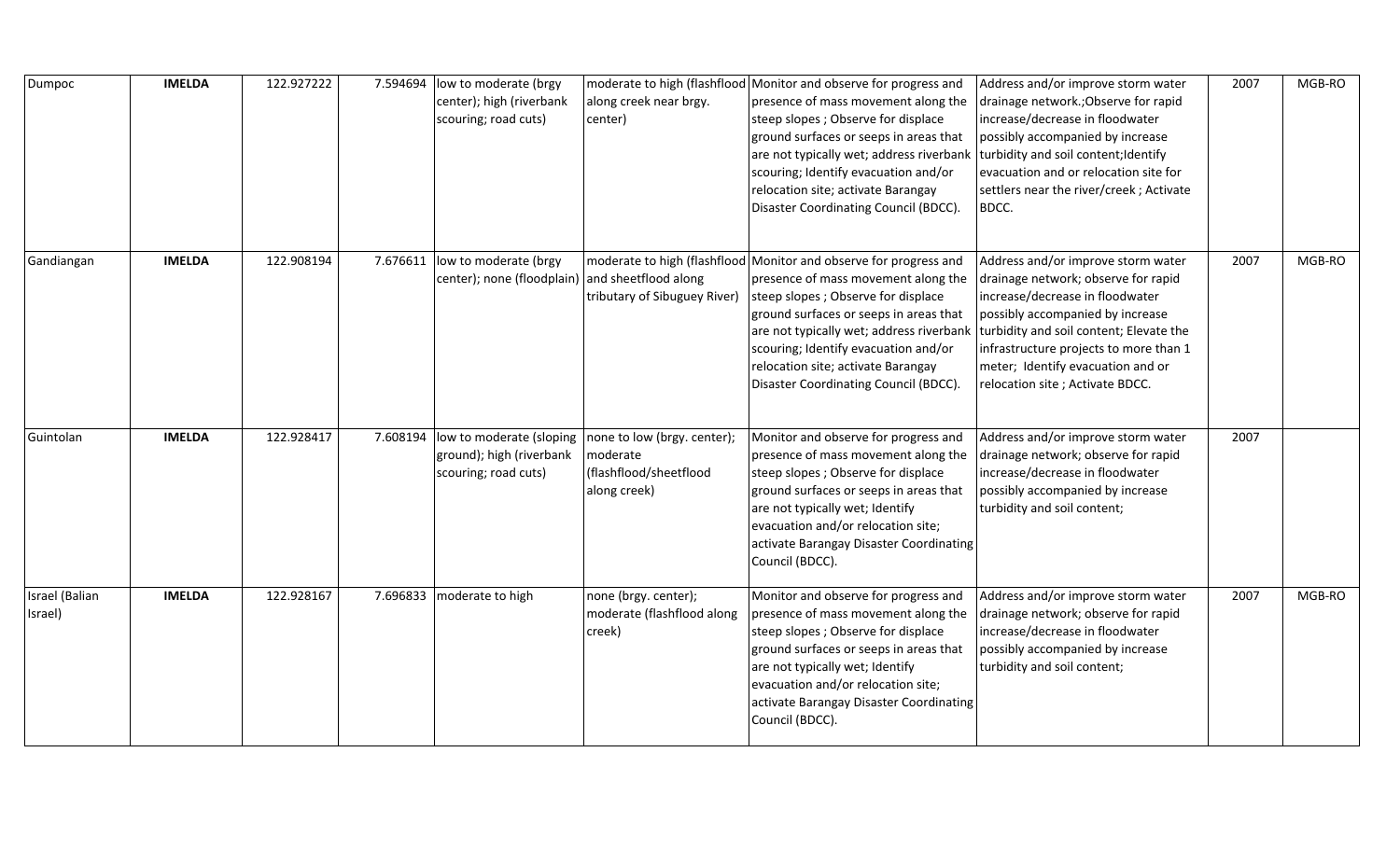| La Victoria   | <b>IMELDA</b> | 122.950861 | 7.677083 | none (floodplain);<br>moderate to high (sloping River floodplain)<br>ground; riverbank<br>scouring; road cuts) | moderate to high (Sibuguey                      | Monitor and observe for progress and<br>presence of mass movement along the<br>steep slopes; Observe for displace<br>ground surfaces or seeps in areas that<br>are not typically wet; Address riverbank<br>scouring; Identify evacuation and/or<br>relocation site; activate Barangay<br>Disaster Coordinating Council (BDCC). | Address and/or improve storm water<br>drainage network; Observe for rapid<br>increase/decrease in floodwater<br>possibly accompanied by increase<br>turbidity and soil content; Identify<br>evacuation and or relocation site for<br>settlers near the river/creek floodplain;<br>Activate BDCC.                                         | 2007 | MGB-RO |
|---------------|---------------|------------|----------|----------------------------------------------------------------------------------------------------------------|-------------------------------------------------|--------------------------------------------------------------------------------------------------------------------------------------------------------------------------------------------------------------------------------------------------------------------------------------------------------------------------------|------------------------------------------------------------------------------------------------------------------------------------------------------------------------------------------------------------------------------------------------------------------------------------------------------------------------------------------|------|--------|
| Little Baguio | <b>IMELDA</b> | 122.974333 | 7.667361 | low to moderate                                                                                                | low                                             | Monitor and observe for progress and<br>presence of mass movement activate<br><b>Barangay Disaster Coordinating Council</b><br>(BDCC).                                                                                                                                                                                         | Address and/or improve storm water<br>drainage network.                                                                                                                                                                                                                                                                                  | 2007 | MGB-RO |
| Lower Baluran | <b>IMELDA</b> | 122.927667 | 7.637556 | moderate to high (road<br>cuts; steep slopes; valley<br>sides)                                                 | high (flashflood and<br>sheetflood along creek) | Monitor and observe for progress and<br>presence of mass movement along the<br>steep slopes; Observe for displace<br>ground surfaces or seeps in areas that<br>are not typically wet; Identify<br>evacuation and/or relocation site;<br>Council (BDCC).                                                                        | Address and/or improve storm water<br>drainage network; Observe for rapid<br>increase/decrease in floodwater<br>possibly accompanied by increase<br>turbidity and soil content; Identify<br>evacuation and or relocation site for<br>activate Barangay Disaster Coordinating settlers near the river/creek floodplain;<br>Activate BDCC. | 2007 | MGB-RO |
| Lumbog        | <b>IMELDA</b> | 122.963389 | 7.670111 | low to moderate                                                                                                | high (floodplain of Sibuguey<br>River)          | Monitor and observe for progress and<br>presence of mass movement along the<br>steep slopes; Observe for displace<br>ground surfaces or seeps in areas that<br>are not typically wet; Identify<br>evacuation and/or relocation site;<br>Council (BDCC).                                                                        | Address and/or improve storm water<br>drainage network; Observe for rapid<br>increase/decrease in floodwater<br>possibly accompanied by increase<br>turbidity and soil content; Identify<br>evacuation and or relocation site for<br>activate Barangay Disaster Coordinating settlers near the river/creek floodplain;<br>Activate BDCC. | 2007 | MGB-RO |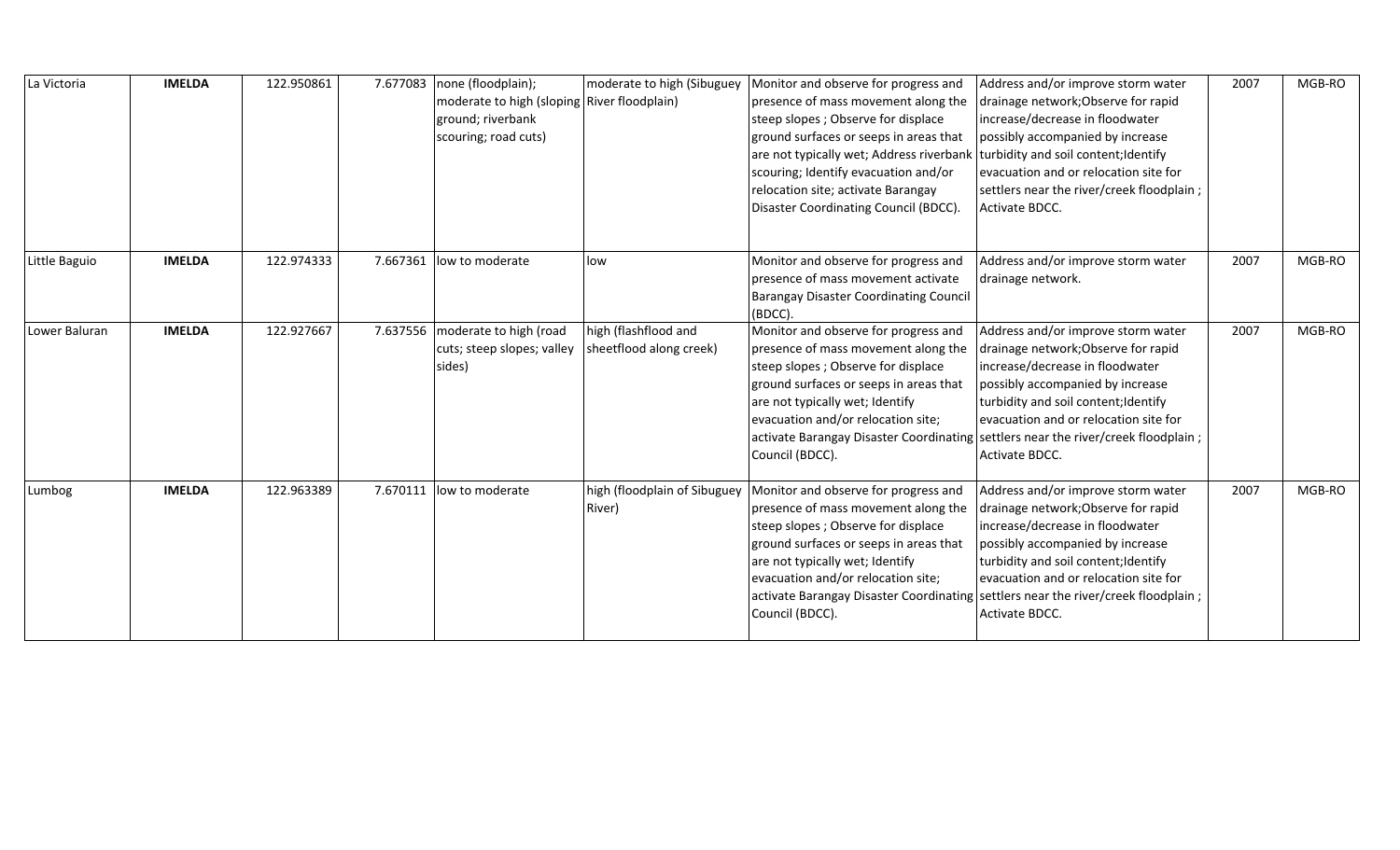| Lumpanac                | <b>IMELDA</b> | 122.900917 | 7.659944 | none (floodplain); high<br>(riverbank scouring);<br>moderate sloping<br>ground); high (road cuts) | moderate to high<br>(floodplain of Sibuguey<br>River)            | Monitor and observe for progress and<br>presence of mass movement along the<br>steep slopes; Observe for displace<br>ground surfaces or seeps in areas that<br>are not typically wet; Identify<br>evacuation and/or relocation site;<br>Council (BDCC).                                                                              | Address and/or improve storm water<br>drainage network; Observe for rapid<br>increase/decrease in floodwater<br>possibly accompanied by increase<br>turbidity and soil content; Identify<br>evacuation and or relocation site for<br>activate Barangay Disaster Coordinating settlers near the river/creek floodplain;<br>Activate BDCC. | 2007 | MGB-RO |
|-------------------------|---------------|------------|----------|---------------------------------------------------------------------------------------------------|------------------------------------------------------------------|--------------------------------------------------------------------------------------------------------------------------------------------------------------------------------------------------------------------------------------------------------------------------------------------------------------------------------------|------------------------------------------------------------------------------------------------------------------------------------------------------------------------------------------------------------------------------------------------------------------------------------------------------------------------------------------|------|--------|
| Mali Little Baguio      | <b>IMELDA</b> | 122.932528 | 7.678972 | moderate to high                                                                                  | none to low (valley floor)                                       | Monitor and observe for progress and<br>presence of mass movement along the<br>steep slopes; Observe for displace<br>ground surfaces or seeps in areas that<br>are not typically wet; Identify<br>evacuation and/or relocation site;<br>activate Barangay Disaster Coordinating<br>Council (BDCC).                                   | Address and/or improve storm water<br>drainage network.                                                                                                                                                                                                                                                                                  | 2007 | MGB-RO |
| Poblacion (Santa<br>Fe) | <b>IMELDA</b> | 122.937778 | 7.643806 | none (floodplain)<br>moderate to high (sloping<br>ground; road cuts)                              | seasonally moderate to high<br>(floodplain of Sibuguey<br>River) | Monitor and observe for progress and<br>presence of mass movement along the<br>steep slopes; Observe for displace<br>ground surfaces or seeps in areas that<br>are not typically wet; Identify<br>evacuation and/or relocation site;<br>activate Barangay Disaster Coordinating meter; Identify evacuation and or<br>Council (BDCC). | Address and/or improve storm water<br>drainage network; observe for rapid<br>increase/decrease in floodwater<br>possibly accompanied by increase<br>turbidity and soil content; Elevate the<br>infrastructure projects to more than 1<br>relocation site; Activate BDCC.                                                                 | 2007 | MGB-RO |
| Pulawan (Mt.<br>View)   | <b>IMELDA</b> | 122.909806 | 7.635861 | low to moderate                                                                                   | low                                                              | Monitor and observe for progress and<br>presence of mass movement along the<br>steep slopes; activate Barangay<br>Disaster Coordinating Council (BDCC).                                                                                                                                                                              | Address and/or improve storm water<br>drainage network.                                                                                                                                                                                                                                                                                  | 2007 | MGB-RO |